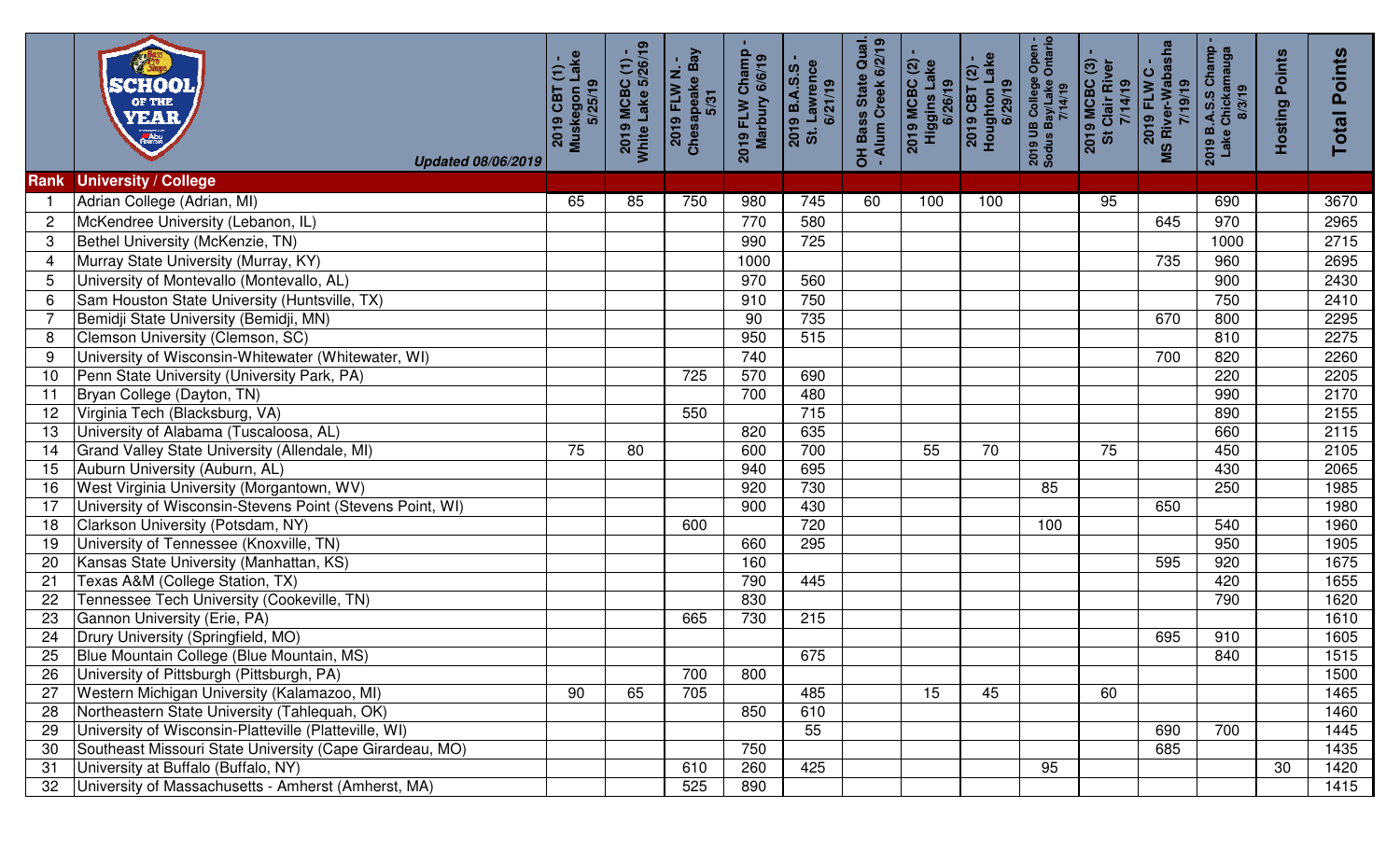| 33 | Ohio State University (Columbus, OH)                                     |    |    |                  | 650 | 615             | 100 |    |    |    |                  | 40               | 1405 |
|----|--------------------------------------------------------------------------|----|----|------------------|-----|-----------------|-----|----|----|----|------------------|------------------|------|
| 34 | Coastal Carolina University (Conway, SC)                                 |    |    |                  | 480 | 645             |     |    |    |    |                  | $\overline{270}$ | 1395 |
| 35 | Campbellsville University (Campbellsville, KY)                           |    |    |                  | 450 | 710             |     |    |    |    |                  | 190              | 1350 |
| 36 | North Carolina State University (Raleigh, NC)                            |    |    |                  |     | 670             |     |    |    |    |                  | 680              | 1350 |
| 37 | University of Evansville (Evansville, IN)                                |    |    |                  |     | 570             |     |    |    |    | 705              |                  | 1275 |
| 38 | Eastern Kentucky University (Richmond, KY)                               |    |    |                  |     |                 |     |    |    |    | $\overline{370}$ | 880              | 1250 |
| 39 | St. Cloud State University (Saint Cloud, MN)                             |    |    |                  | 460 |                 |     |    |    |    | 745              |                  | 1205 |
| 40 | James Madison University (Harrisonburg, VA)                              |    |    | 615              |     | 590             |     |    |    |    |                  |                  | 1205 |
| 41 | SUNY - Cobleskill (Cobleskill, NY) *College of Agriculture & Technology* |    |    |                  | 610 | 585             |     |    |    |    |                  |                  | 1195 |
| 42 | University of Rio Grande (Rio Grande, OH)                                |    |    | 695              |     | 385             | 95  |    |    |    |                  |                  | 1175 |
| 43 | University of North Carolina - Charlotte (Charlotte, NC)                 |    |    |                  |     | 575             |     |    |    |    |                  | 580              | 1155 |
| 44 | Stephen F. Austin (Nacogdoches, TX)                                      |    |    |                  | 710 | 410             |     |    |    |    |                  |                  | 1120 |
| 45 | Arkansas Tech University (Russellville, AR)                              |    |    |                  | 330 | 10              |     |    |    |    |                  | 770              | 1110 |
| 46 | Iowa State University (Ames, IA)                                         |    |    |                  | 490 | $\overline{25}$ |     |    |    |    | 585              |                  | 1100 |
| 47 | University of Akron (Akron, OH)                                          |    |    | 535              | 560 |                 |     |    |    |    |                  |                  | 1095 |
| 48 | Greenville University (Greenville, IL)                                   |    |    |                  |     | 465             |     |    |    |    | 615              |                  | 1080 |
| 49 | Jacksonville State University (Jacksonville, AL)                         |    |    |                  |     | 660             |     |    |    |    |                  | 380              | 1040 |
| 50 | Carson-Newman University (Jefferson City, TN)                            |    |    |                  |     | 260             |     |    |    |    |                  | 740              | 1000 |
| 51 | Youngstown State University (Youngstown, OH)                             |    |    | $\overline{745}$ |     | 235             |     |    |    |    |                  |                  | 980  |
| 52 | Missouri State University (Springfield, MO)                              |    |    |                  | 530 |                 |     |    |    |    | 430              |                  | 960  |
| 53 | Ramapo College (Mahwah, NJ)                                              |    |    | 720              | 230 |                 |     |    |    |    |                  |                  | 950  |
| 54 | Indiana University - Purdue Univ. Fort Wayne (Fort Wayne, IN)            |    |    |                  | 190 |                 |     |    |    |    | 750              |                  | 940  |
| 55 | University of Arkansas (Fayetteville, AR)                                |    |    |                  |     |                 |     |    |    |    |                  | 940              | 940  |
| 56 | University of Louisiana - Monroe (Monroe, LA)                            |    |    |                  | 220 |                 |     |    |    |    |                  | 710              | 930  |
| 57 | Christopher Newport University (Newport News, VA)                        |    |    | 620              |     | 290             |     |    |    |    |                  |                  | 910  |
| 58 | University of Michigan - Dearborn (Dearborn, MI)                         |    | 90 | 685              | 10  |                 |     | 70 |    | 35 |                  |                  | 890  |
| 59 | Oklahoma State University (Stillwater, OK)                               |    |    |                  | 150 | 560             |     |    |    |    |                  | 170              | 880  |
| 60 | Itawamba Community College (Fulton, MS)                                  |    |    |                  | 880 |                 |     |    |    |    |                  |                  | 880  |
| 61 | East Carolina University (Greenville, NC)                                |    |    |                  |     | 210             |     |    |    |    |                  | 670              | 880  |
| 62 | Radford University (Radford, VA)                                         |    |    | 675              | 200 |                 |     |    |    |    |                  |                  | 875  |
| 63 | McNeese State University (Lake Charles, LA)                              |    |    |                  | 870 |                 |     |    |    |    |                  |                  | 870  |
| 64 | Marquette University (Milwaukee, WI)                                     | 80 |    |                  |     | 40              |     |    | 90 | 5  | 655              |                  | 870  |
| 65 | California University of Pennsylvania (California, PA)                   |    |    |                  | 380 | 490             |     |    |    |    |                  |                  | 870  |
| 66 | University of South Carolina (Columbia, SC)                              |    |    |                  | 310 | 540             |     |    |    |    |                  |                  | 850  |
| 67 | Lander University (Greenwood, SC)                                        |    |    |                  |     | 355             |     |    |    |    |                  | 490              | 845  |
| 68 | Kent State University (Kent, OH)                                         |    |    |                  |     | 705             | 85  |    |    |    |                  | 50               | 840  |
| 69 | Southern Arkansas University (Magnolia, AR)                              |    |    |                  | 840 |                 |     |    |    |    |                  |                  | 840  |
| 70 | Slippery Rock University (Slippery Rock, PA)                             |    |    | 740              | 100 |                 |     |    |    |    |                  |                  | 840  |
| 71 | Chico State University (Chico, CA)                                       |    |    |                  |     |                 |     |    |    |    |                  | 830              | 830  |
| 72 | Abraham Baldwin Agricultural College (Tifton, GA)                        |    |    |                  | 810 |                 |     |    |    |    |                  |                  | 810  |
| 73 | University of Wisconsin (Madison, WI)                                    |    |    |                  | 70  |                 |     |    |    |    | 730              |                  | 800  |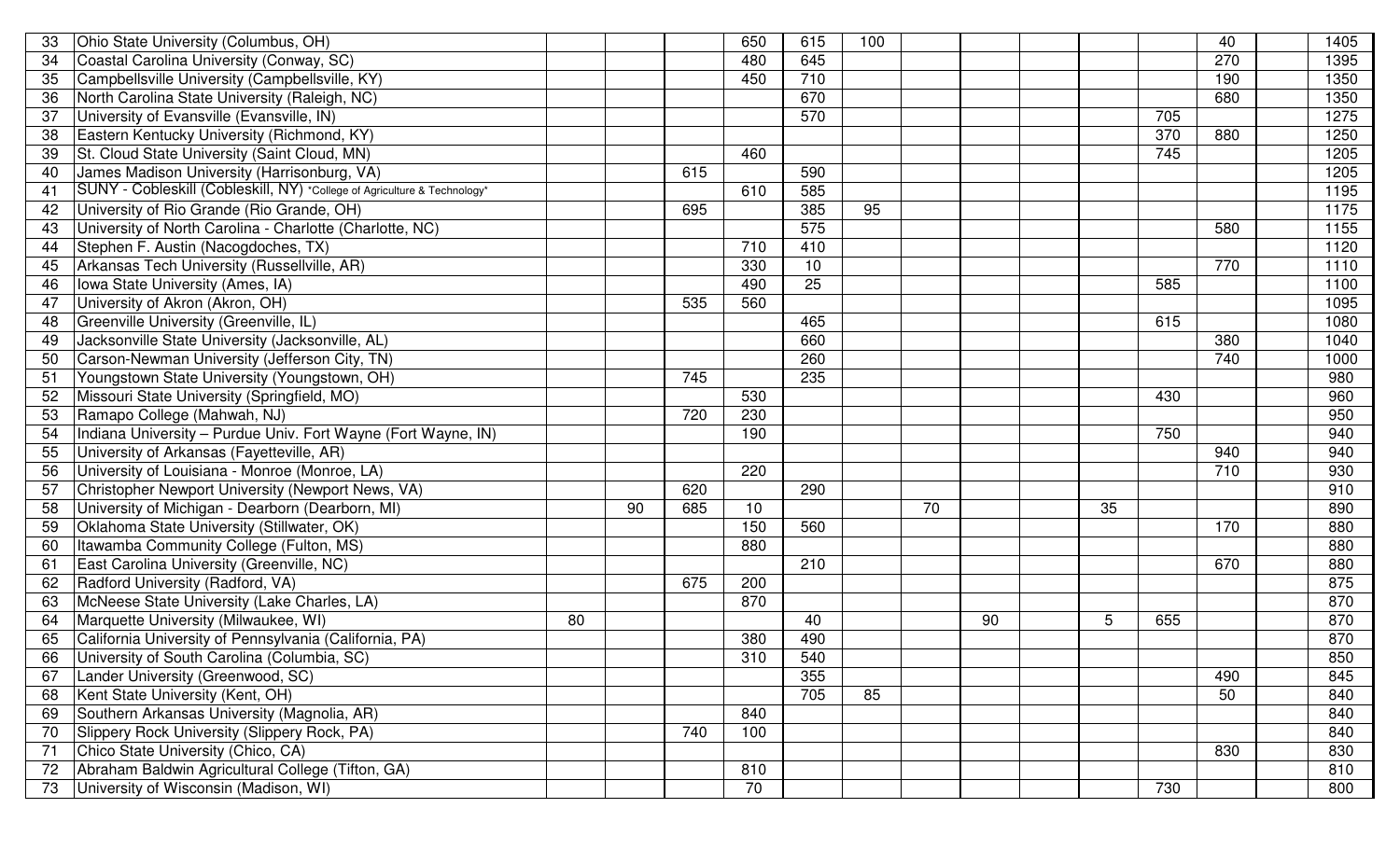| 74  | University of North Alabama (Florence, AL)            |     |     | 780             |     |  |    |                 |     |     | 780 |
|-----|-------------------------------------------------------|-----|-----|-----------------|-----|--|----|-----------------|-----|-----|-----|
| 75  | Hampden-Sydney College (Hampden Sydney, VA)           |     | 660 |                 | 115 |  |    |                 |     |     | 775 |
| 76  | Georgia Southern University (Statesboro, GA)          |     |     |                 | 680 |  |    |                 |     | 80  | 760 |
| 77  | SUNY-ESF (Syracuse, NY)                               |     | 650 | $\overline{30}$ |     |  |    | $\overline{80}$ |     |     | 760 |
| 78  | Louisiana College (Pineville, LA)                     |     |     | 760             |     |  |    |                 |     |     | 760 |
| 79  | Michigan State University (East Lansing, MI)          | 100 |     | 500             |     |  | 15 |                 |     | 130 | 745 |
| 80  | University of North Dakota (Grand Forks, ND)          |     |     |                 |     |  |    |                 | 740 |     | 740 |
| 81  | Henderson State (Arkadelphia, AR)                     |     |     | 720             |     |  |    |                 |     |     | 720 |
| 82  | Northwest Missouri State University (Maryville, MO)   |     |     |                 |     |  |    |                 | 715 |     | 715 |
| 83  | Winona State University (Rochester, MN)               |     |     |                 |     |  |    |                 | 710 |     | 710 |
| 84  | University of Georgia (Athens, GA)                    |     |     |                 | 630 |  |    |                 |     | 60  | 690 |
| 85  | Virginia Military Institute (Lexington, VA)           |     | 690 |                 |     |  |    |                 |     |     | 690 |
| 86  | Bellarmine University (Louisville, KY)                |     |     | 80              |     |  |    |                 | 610 |     | 690 |
| 87  | The Apprentice School (Newport News, VA)              |     | 680 |                 |     |  |    |                 |     |     | 680 |
| 88  | University of Nebraska (Lincoln, NE)                  |     |     |                 |     |  |    |                 | 675 |     | 675 |
| 89  | Illinois State University (Normal, IL)                |     |     |                 | 665 |  |    |                 |     |     | 665 |
| 90  | Purdue University (West Layfayette, IN)               |     |     |                 |     |  |    |                 | 660 |     | 660 |
| 91  | Mid-Plains Community College (NE)                     |     |     |                 |     |  |    |                 |     | 650 | 650 |
|     | Polk State College (Winter Haven, FL)                 |     |     | 550             | 95  |  |    |                 |     |     | 645 |
| 93  | <b>Western Illinois University (Macomb, IL)</b>       |     |     |                 |     |  |    |                 | 630 |     | 630 |
| 94  | Snead State Community College (Boaz, AL)              |     |     |                 |     |  |    |                 |     | 630 | 630 |
| 95  | University of Wisconsin-Lacrosse (Lacrosse, WI)       |     |     |                 |     |  |    |                 | 625 |     | 625 |
| 96  | University of Missouri (Columbia, MO)                 |     |     | 140             |     |  |    |                 | 480 |     | 620 |
| 97  | Wytheville Community College (Wytheville, VA)         |     |     |                 |     |  |    |                 |     | 600 | 600 |
| 98  | Army West Point (West Point, NY)                      |     | 595 |                 |     |  |    |                 |     |     | 595 |
| 99  | University of Wisconsin-Green Bay (Green Bay, WI)     |     |     |                 |     |  |    |                 | 590 |     | 590 |
| 100 | University of Delaware (Newark, DE)                   |     | 585 |                 |     |  |    |                 |     |     | 585 |
| 101 | King's College (Wilkes-Barre, PA)                     |     | 570 |                 |     |  |    |                 |     |     | 570 |
| 102 | University of Wisconsin-Stout (Stout, WI)             |     |     |                 |     |  |    |                 | 565 |     | 565 |
| 103 | St. Ambrose University (Davenport, IA)                |     |     |                 |     |  |    |                 | 560 |     | 560 |
| 104 | Shippensburg University (Shippensburg, PA)            |     | 555 |                 |     |  |    |                 |     |     | 555 |
| 105 | University of Dubuque (Dubuque, IA)                   |     |     |                 |     |  |    |                 | 550 |     | 550 |
| 106 | Kutztown University of Pennsylvania (Kutztown, PA)    |     | 545 |                 |     |  |    |                 |     |     | 545 |
|     | 107 University of North Georgia (Dahlonega, GA)       |     |     |                 | 535 |  |    |                 |     |     | 535 |
|     | 108 University of Northern Iowa (Cedar Falls, IA)     |     |     |                 |     |  |    |                 | 530 |     | 530 |
| 109 | Lake Superior State University (Sault Ste. Marie, MI) |     |     |                 | 525 |  |    |                 |     |     | 525 |
| 110 | Northwestern State University (Natchitoches, LA)      |     |     | 520             |     |  |    |                 |     |     | 520 |
| 111 | Mississippi State (Starkville, MS)                    |     |     | 510             |     |  |    |                 |     |     | 510 |
| 112 | Paul Smith's College (Paul Smith's, NY)               |     |     |                 | 495 |  |    |                 |     |     | 495 |
| 113 | Liberty University (Lynchberg, VA)                    |     |     |                 | 170 |  |    |                 |     | 320 | 490 |
|     | 114 University of Iowa (Iowa City, IA)                |     |     |                 |     |  |    |                 | 475 |     | 475 |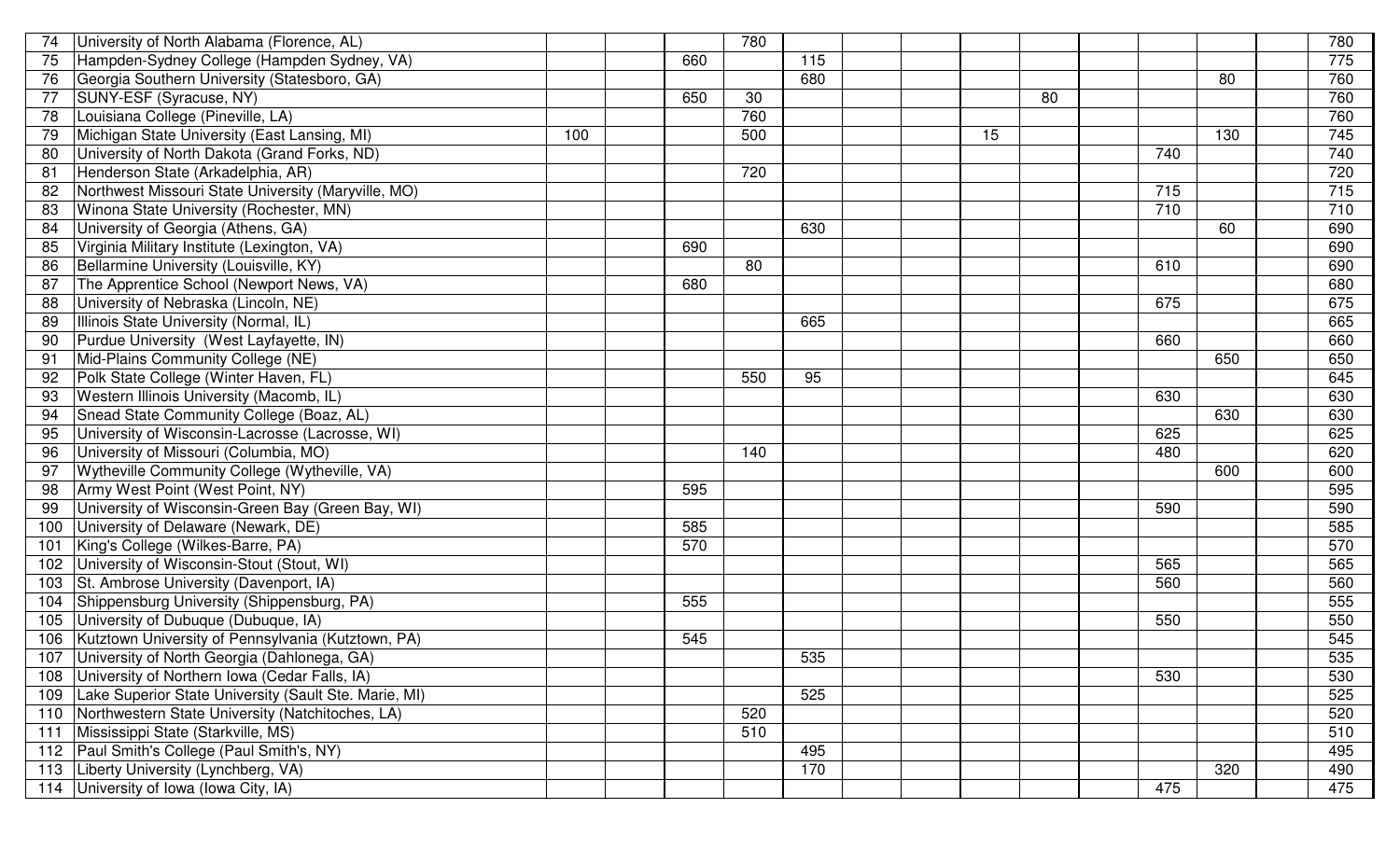| 115 | Marshall University (Huntington, WV)                           |    |                 |     |                  |                 |    |    |    |                 |     | 470 | 470             |
|-----|----------------------------------------------------------------|----|-----------------|-----|------------------|-----------------|----|----|----|-----------------|-----|-----|-----------------|
| 116 | Central College (Pella, IA)                                    |    |                 |     |                  |                 |    |    |    |                 | 470 |     | 470             |
| 117 | Wallace State Community College (Hanceville, AL)               |    |                 |     | 460              |                 |    |    |    |                 |     |     | 460             |
| 118 | University of Kentucky (Lexington, KY)                         |    |                 |     |                  |                 |    |    |    |                 | 460 |     | 460             |
| 119 | Georgetown College (Georgetown, KY)                            |    |                 |     | 450              |                 |    |    |    |                 |     |     | 450             |
| 120 | Central Michigan University (Mount Pleasant, MI)               | 85 | 95              |     |                  |                 | 95 | 95 |    | 80              |     |     | 450             |
| 121 | East Texas Baptist University (Marshall, TX)                   |    |                 | 440 |                  |                 |    |    |    |                 |     |     | 440             |
| 122 | Southwest Minnesota State University (Marshall, MN)            |    |                 |     |                  |                 |    |    |    |                 | 410 |     | 410             |
| 123 | Colorado State University - Pueblo (Pueblo, CO)                |    |                 | 400 |                  |                 |    |    |    |                 |     |     | 400             |
| 124 | University of Wisconsin-Oshkosh (Oshkosh, WI)                  |    |                 |     |                  |                 |    |    |    |                 | 395 |     | 395             |
| 125 | University of South Carolina - Beaufort (Beaufort, SC)         |    |                 |     | 160              |                 |    |    |    |                 |     | 230 | 390             |
| 126 | Calhoun Community College (Decatur, AL)                        |    |                 |     |                  |                 |    |    |    |                 |     | 390 | 390             |
| 127 | Kennesaw State University (Kennesaw, GA)                       |    |                 | 130 | 250              |                 |    |    |    |                 |     |     | 380             |
| 128 | Saint John's University (Queens, NY)                           |    |                 |     |                  |                 |    |    |    |                 | 360 |     | 360             |
| 129 | Louisiana State University - Shreveport (Shreveport, LA)       |    |                 | 170 | 180              |                 |    |    |    |                 |     |     | 350             |
| 130 | <b>Western Carolina University (Cullowhee, NC)</b>             |    |                 |     |                  |                 |    |    |    |                 |     | 340 | 340             |
| 131 | Augustana College (Rock Island, IL)                            |    |                 |     |                  |                 |    |    |    |                 | 340 |     | 340             |
| 132 | Southern Illinois University - Edwardsville (Edwardsville, IL) |    |                 |     |                  |                 |    |    |    |                 | 335 |     | $\frac{1}{335}$ |
| 133 | University of Minnesota (Minneapolis, MN)                      |    |                 |     |                  |                 |    |    |    |                 | 330 |     | 330             |
| 134 | University of Illinois (Champaign/Urbana, IL)                  |    |                 |     |                  |                 |    |    |    |                 | 325 |     | 325             |
| 135 | Louisiana Tech University (Ruston, LA)                         |    |                 |     |                  |                 |    |    |    |                 |     | 300 | 300             |
| 136 | Indiana University Southeast (New Albany, IN)                  |    |                 |     | 300              |                 |    |    |    |                 |     |     | 300             |
| 137 | Trine University (Angola, IN)                                  |    |                 |     |                  |                 |    |    |    |                 | 290 |     | 290             |
| 138 | Northern Arizona University (Flagstaff, AZ)                    |    |                 | 280 |                  |                 |    |    |    |                 |     |     | 280             |
| 139 | Indiana University (Bloomington, IN)                           |    |                 |     | $\overline{275}$ |                 |    |    |    |                 |     |     | 275             |
| 140 | Ferris State University (Big Rapids, MI)                       | 30 | $\overline{25}$ |     |                  |                 | 20 | 65 |    | 100             |     |     | 240             |
| 141 | Alice Lloyd College (Pippa Passes, KY)                         |    |                 |     | 225              |                 |    |    |    |                 |     |     | 225             |
| 142 | Dallas Baptist University (Dallas, TX)                         |    |                 |     |                  |                 |    |    |    |                 |     | 200 | 200             |
| 143 | Mott Community College (Flint, MI)                             |    |                 |     |                  |                 | 80 | 55 |    | 65              |     |     | 200             |
| 144 | <b>Winthrop University (Rock Hill, SC)</b>                     |    |                 |     | 190              |                 |    |    |    |                 |     |     | 190             |
| 145 | Indiana State University (Terre Haute, IN)                     |    |                 | 180 |                  |                 |    |    |    |                 |     |     | 180             |
| 146 | Olivet College (Olivet, MI)                                    | 55 |                 |     |                  |                 |    | 75 |    |                 |     |     | 130             |
| 147 | University of Michigan - Flint (Flint, MI)                     |    |                 |     |                  |                 | 50 |    |    | 55              |     |     | 105             |
|     | University of Central Florida (Orlando, FL)                    |    |                 |     |                  |                 |    |    |    |                 |     | 100 | 100             |
| 149 | St. Lawrence University (Canton, NY)                           |    |                 |     | $\overline{20}$  |                 |    |    | 75 |                 |     |     | 95              |
| 150 | Southern Illinois University (Carbondale, IL)                  |    |                 |     |                  |                 |    |    |    |                 |     | 90  | 90              |
| 151 | Lawrence Technological University (Southfield, MI)             |    |                 |     |                  |                 | 45 | 20 |    | $\overline{25}$ |     |     | 90              |
| 152 | Northern Kentucky University (Newport, KY)                     |    |                 |     | 85               |                 |    |    |    |                 |     |     | 85              |
| 153 | Bowling Green State University (Bowling Green, OH)             |    |                 |     |                  | 80              |    |    |    |                 |     |     | 80              |
| 154 | Muskingum University (New Cord, OH)                            |    |                 |     |                  | $\overline{70}$ |    |    |    |                 |     |     | $\overline{70}$ |
| 155 | Louisiana State University (Baton Rouge, LA)                   |    |                 | 60  |                  |                 |    |    |    |                 |     |     | 60              |